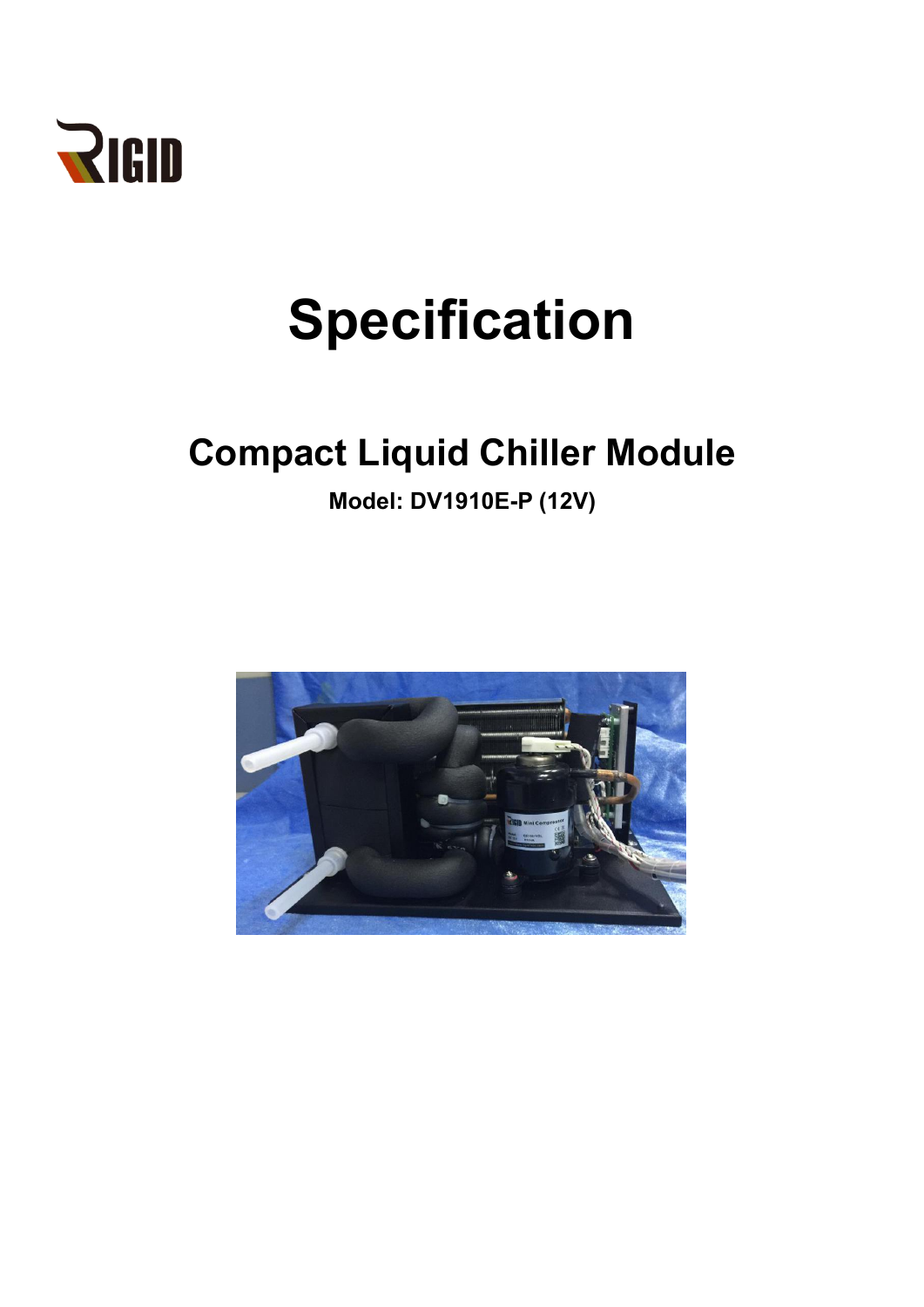## **1-Specification:**

| <b>Model Name</b>         | DV1910E-P                     |  |
|---------------------------|-------------------------------|--|
| DC Compressor Model       | QX1901VDL                     |  |
| Refrigerant               | R134a                         |  |
| <b>Rated Voltage</b>      | 12V                           |  |
| Voltage Range             | $9V - 16V$                    |  |
| Start-up Voltage          | 12V                           |  |
| Temperature Range         | $-16C \sim 30C$ degree        |  |
| <b>Max Current</b>        | 10A                           |  |
| <b>Cooling Capacity</b>   | 100W~360 W                    |  |
| <b>Capillary Tube</b>     | $\Phi$ 2 * 0.8 m              |  |
| <b>Work Current Range</b> | $1 - 8A$                      |  |
| <b>Noise</b>              | $40 \downarrow$ dB(A)         |  |
| Vibration                 | $≤0.65$ m/s2                  |  |
| N.W                       | 6.61lbs/3.0 Kgs               |  |
| Motor Speed               | $2000 \sim 6000$ rpm          |  |
| <b>Driver Board</b>       | Variable Frequency Controller |  |

### **2-Other Parameters:**

| Item                         | Standard                                                                                                            | Overload           | <b>Note</b>           |  |  |
|------------------------------|---------------------------------------------------------------------------------------------------------------------|--------------------|-----------------------|--|--|
| <b>Discharge Pressure</b>    | $<$ 1.7MPa                                                                                                          | $<$ 2.2MPa         | Compressor will be    |  |  |
| <b>Suction Pressure</b>      | $0.1 - 0.3Mpa$                                                                                                      | $0.1 - 0.3Mpa$     | overloaded protection |  |  |
| <b>Compression Ratio</b>     | $<$ 6                                                                                                               | < 8                | when temp reaches     |  |  |
| Discharge Temp               | 84° degree                                                                                                          | $105^\circ$ degree | $105^\circ$ degree    |  |  |
| Start-up Pressure            | Only when system's high-low pressure under balance can<br>operate compressor (Compressor has this built-in setting) |                    |                       |  |  |
| Max Tilt Angle               | 40° Degree                                                                                                          |                    |                       |  |  |
| Oil Type & Amount            | Type: POE68#<br>Amount: 25cc                                                                                        |                    |                       |  |  |
| <b>Compressor Protection</b> | <b>Controller Automatic Protection</b>                                                                              |                    |                       |  |  |
| Motor Data                   | PM Brushless DC Motor                                                                                               |                    |                       |  |  |
| <b>Noise</b>                 | 52dB                                                                                                                |                    |                       |  |  |

@ Cooling Specialist \* RIGID HVAC CO., LTD \* <https://www.rigidhvac.com> \* Email: [info@rigidhvac.com](mailto:info@rigidhvac.com)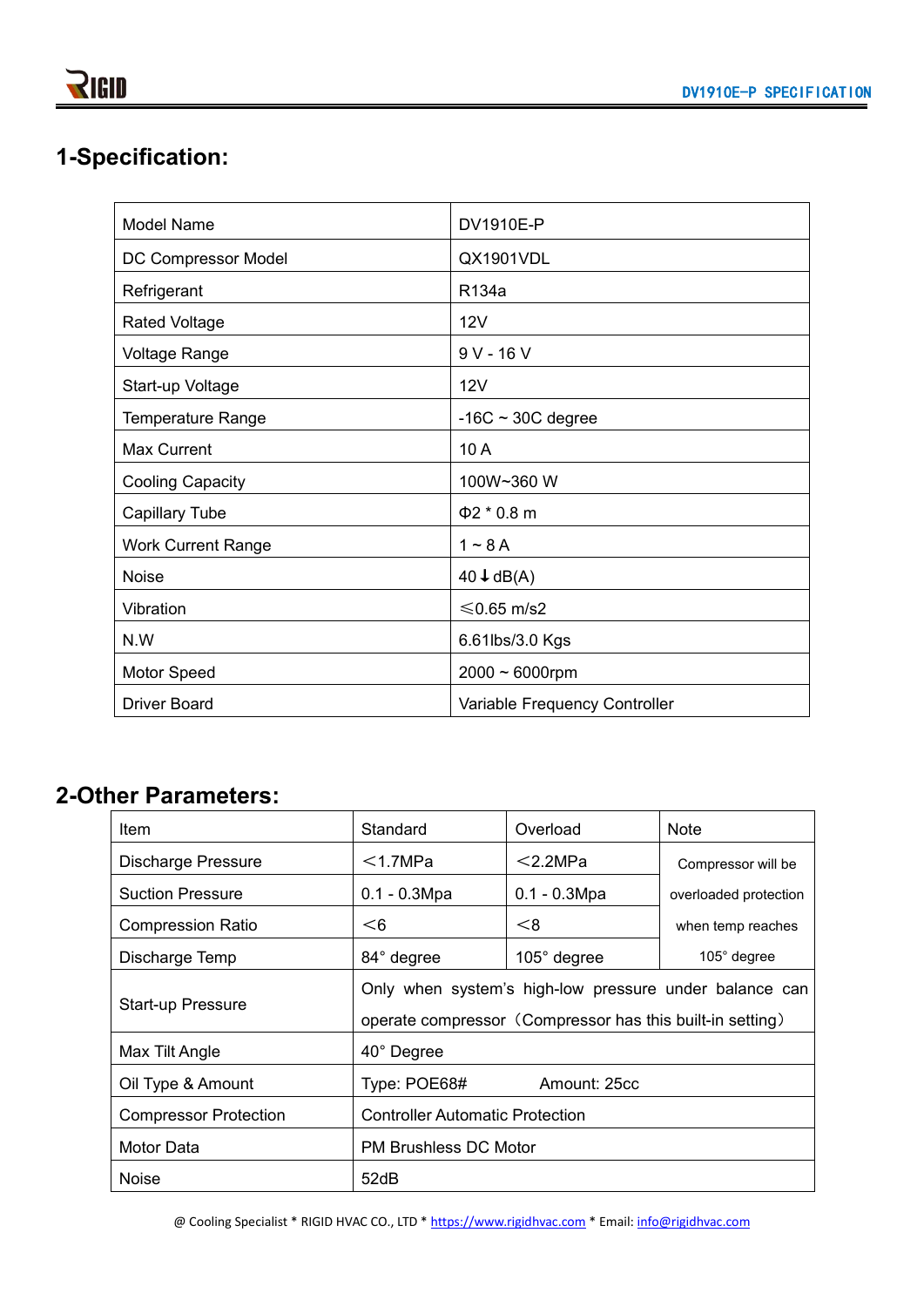

### **3. Refrigeration Schematic Diagram**

The diagram are just for reference only. We're able to customize according to users' demand for whole system optimization.





@ Cooling Specialist \* RIGID HVAC CO., LTD \* <https://www.rigidhvac.com> \* Email: [info@rigidhvac.com](mailto:info@rigidhvac.com)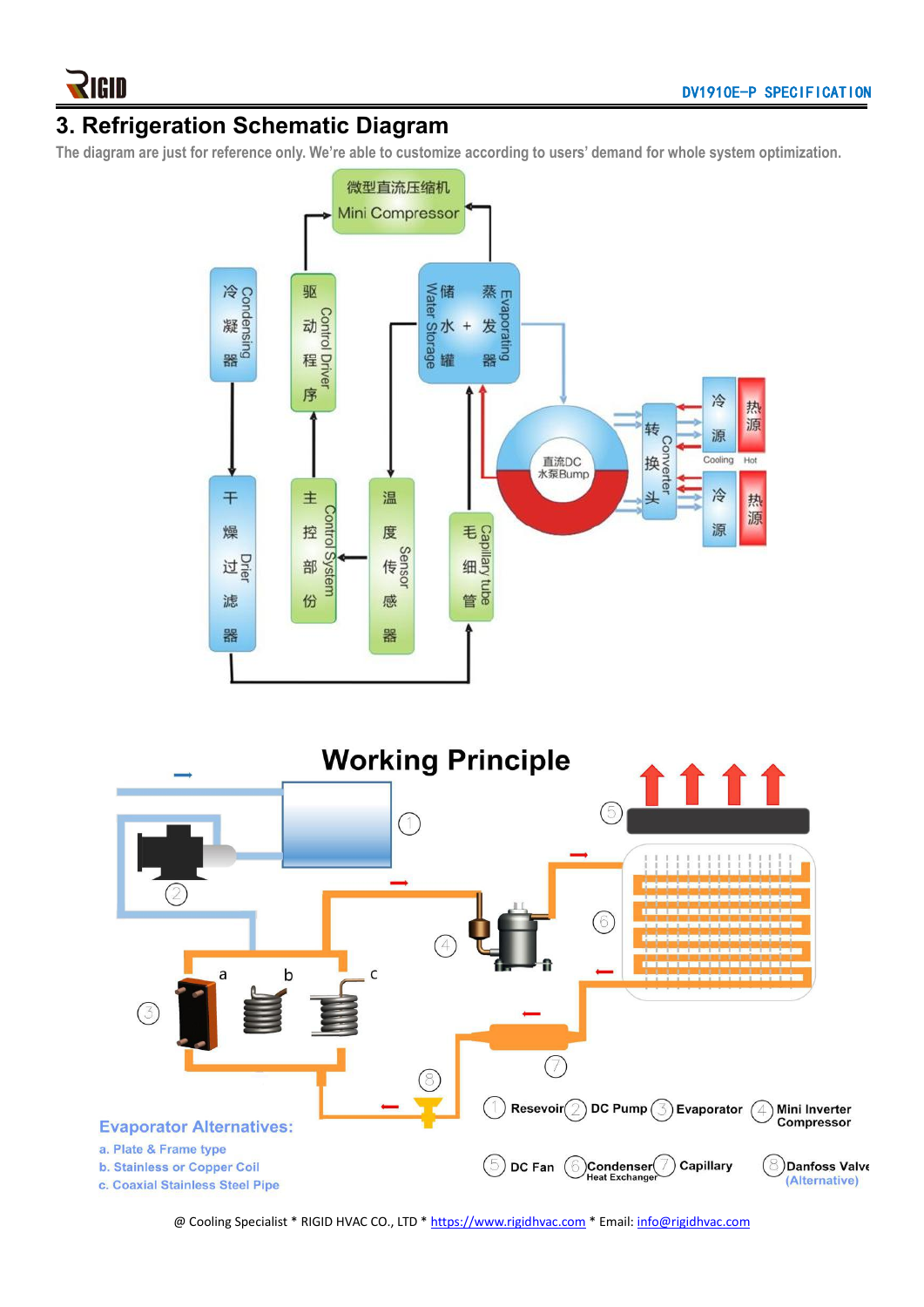

### **4. Controller Wire Connection**

- Œά
- **A Positive wire Power " + "**
- **B Negative wire Power " - "**
- ① **EN Switch EN, Enable terminal, reservation for EN.**
- ② **PWN speed control terminal (0~5V,1K~10KHz).**
- ③ **Fault alarm compressor failure alarm, high level-normal, low level-failure.**
- ④ **Connecting lines (Any direction connecting the compressor).**
- ⑤ **TTL communication port.**
- ⑥ **0~5V to adjust the speed.**
- ⑦ **Terminal for potentiometer with 50kohm to adjust speed.**
- ⑧ **Control program edit input socket.**
- ⑨ **Green LED.**
- ⑩ **Red LED.**

# The Driver Board Wiring Diagram



@ Cooling Specialist \* RIGID HVAC CO., LTD \* <https://www.rigidhvac.com> \* Email: [info@rigidhvac.com](mailto:info@rigidhvac.com)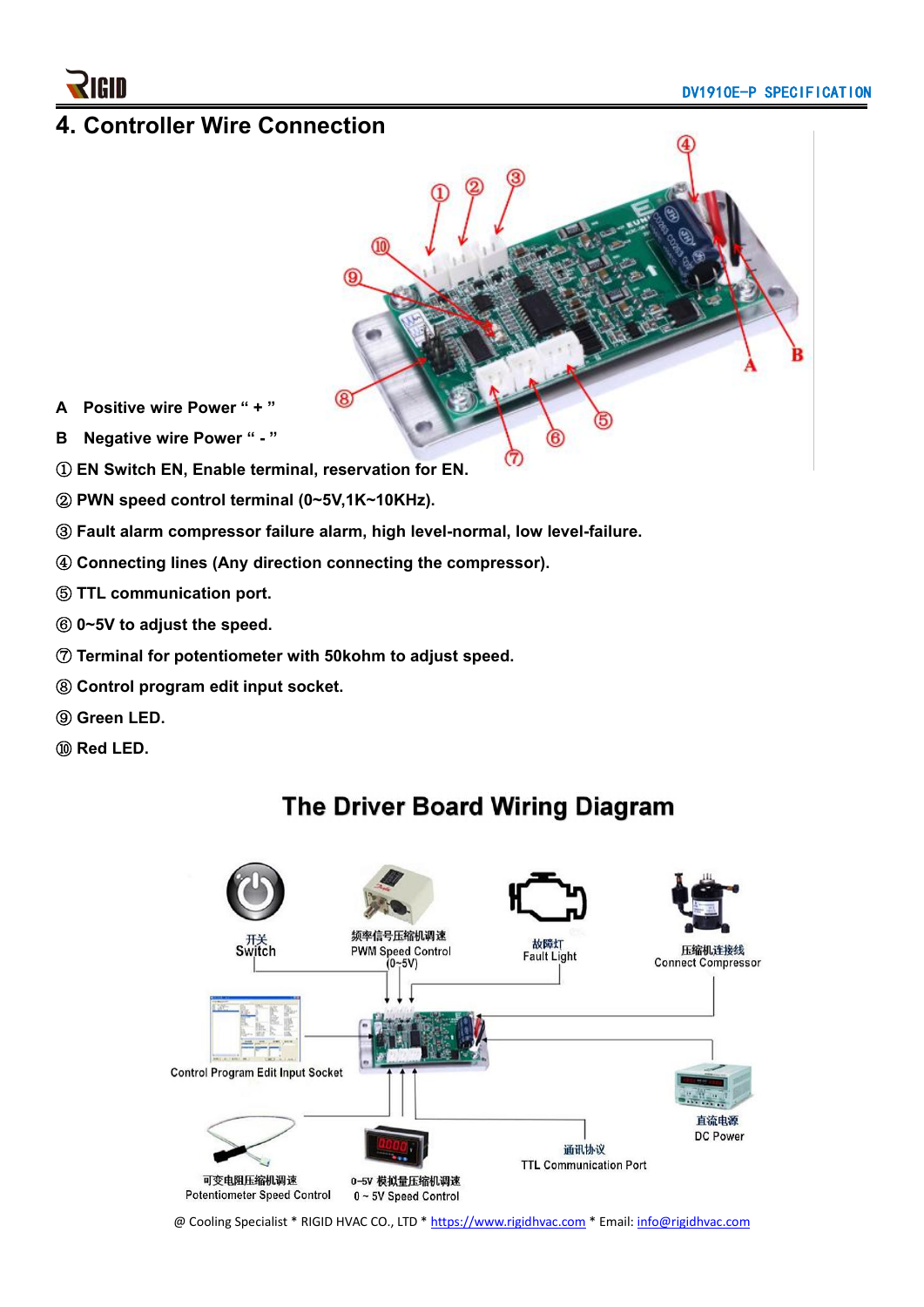### **5. Attentions:**

1. Please check evaporator & condenser installation properly, when compressor is failed or poor refrigerating. Make sure the system is complete vacuum and no water inside. Refrigerant oil lacking also leads to poor refrigerating capacity.

2. Notice, Refrigerant oil will be released when we are charging refrigerant gas. Make sure the compressor has enough refrigerant oil (25g). Or compressor motor will face possible jammed or stuck due to oil lockage.<br>3. Important Functional Description:

3.1 The controller adopts analog signal control, set by communication mode. The control mode will not be saved.

3.2 Communication control mode please follows the communication protocol MODBUS RTU. (**\* Details please**

#### **check the attached file.**)

3.3 Under analog signal control, there are 3 types of instructions: constant pressure simulation instruction, variable resistor speed and Variable frequency speed. The highest is priority. (The default input instruction is 0).

▲The corresponding relation between simulation instruction and speed is straight line. 0V-0.5V corresponds stop,

it starts to work when instruction is more than  $0.7V$ ;  $0.7V - 5V$  corresponds 2000rpm  $\sim 6000$ rpm

▲The corresponding relationship between frequency instruction and speed is straight line. 300~500Hz corresponds stop and 1000Hz starts to work; 1000~10000Hz corresponds 2000rpm  $\sim 6000$ rpm

▲Variable resistance speed, 50k stops, 30k ~ 0k corresponds to 2000 RPM to 6000 RPM

#### 3.4 Controller

This controller has two LED lights (Red and Green), following are definitions:

| <b>Controller State</b>                                                                                           | <b>Green Light</b>            | <b>Red Light</b>                                                              |  |
|-------------------------------------------------------------------------------------------------------------------|-------------------------------|-------------------------------------------------------------------------------|--|
| <b>Motor Standby</b>                                                                                              | Twinkle (On-0.25s, Off-0.25s) | Off State                                                                     |  |
| Motor Fault                                                                                                       | Off State                     | Twinkle "N" (On-0.25s, Off-0.25s), then off 2s.<br>(N is the Fault Signal)    |  |
| <b>Motor Normal</b><br>Twinkle (On-0.25s, Off-0.25s)<br>Operation<br>Red light is off when the green light is on. |                               | Twinkle (Off-0.25s, On-0.25s)<br>Red light is on when the green light is off. |  |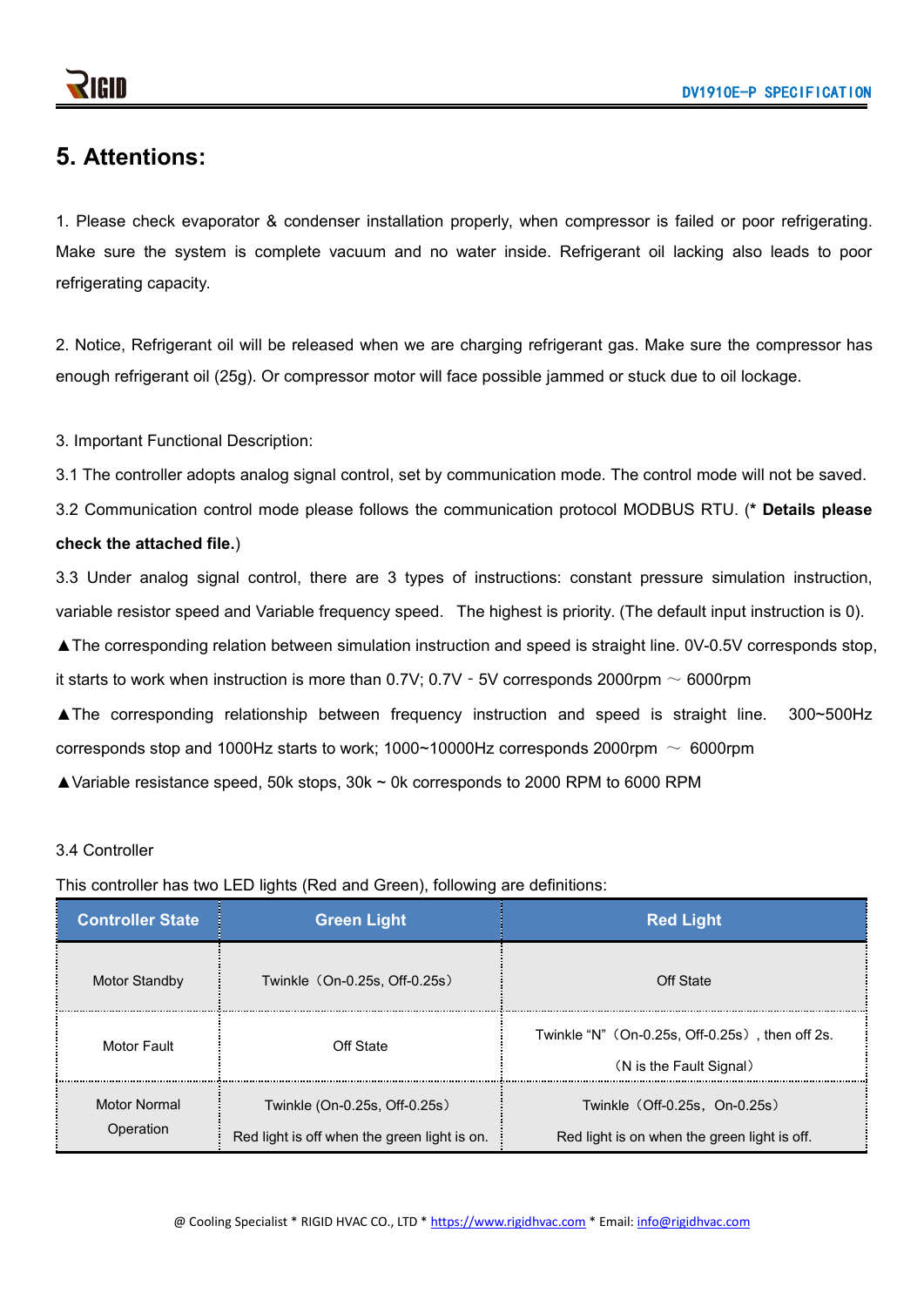

#### 3.5 Trouble Shooting Manual

| <b>Signal</b>  | <b>Fault Type</b>                | <b>State</b>                                                                                                                                                                            |  |
|----------------|----------------------------------|-----------------------------------------------------------------------------------------------------------------------------------------------------------------------------------------|--|
|                | Over-Current                     | Controller will report over-current fault when current reaches 30A. It<br>recovers after 3mins. Compressor need to be restarted if current is<br>overloaded for 7 times within 1 hour.  |  |
| $\overline{2}$ | Motor Block up                   | Controller will stop if motor block up, it will recover after 3mins. However,<br>it takes 10 mins to recover if motor block up 3 times continuously.                                    |  |
| 3              | Temperature sensor<br>failed     | Controller won't work if temperature sensor fails to connection.                                                                                                                        |  |
| 4              | Inverter temperature<br>overload | Power Module, Max temperature is $105^{\circ}$ C, it will recover when<br>temperature is $85^{\circ}$ C, controller re-work after 3mins pause if temperature<br>overloads several times |  |
| 5              | Bus undervoltage                 | Bus will report default when voltage is less than 8.2V, controller stops.                                                                                                               |  |
| 6              | Bus overvoltage                  | Bus will report default when voltage is over 17V and recover when<br>voltage below 16V. Controller stop under voltage overloaded.                                                       |  |
| $\overline{7}$ | Output default<br>phase          | Compressor can't work if fails to connect the controller. Output default<br>phase, will recover in 3mins.                                                                               |  |